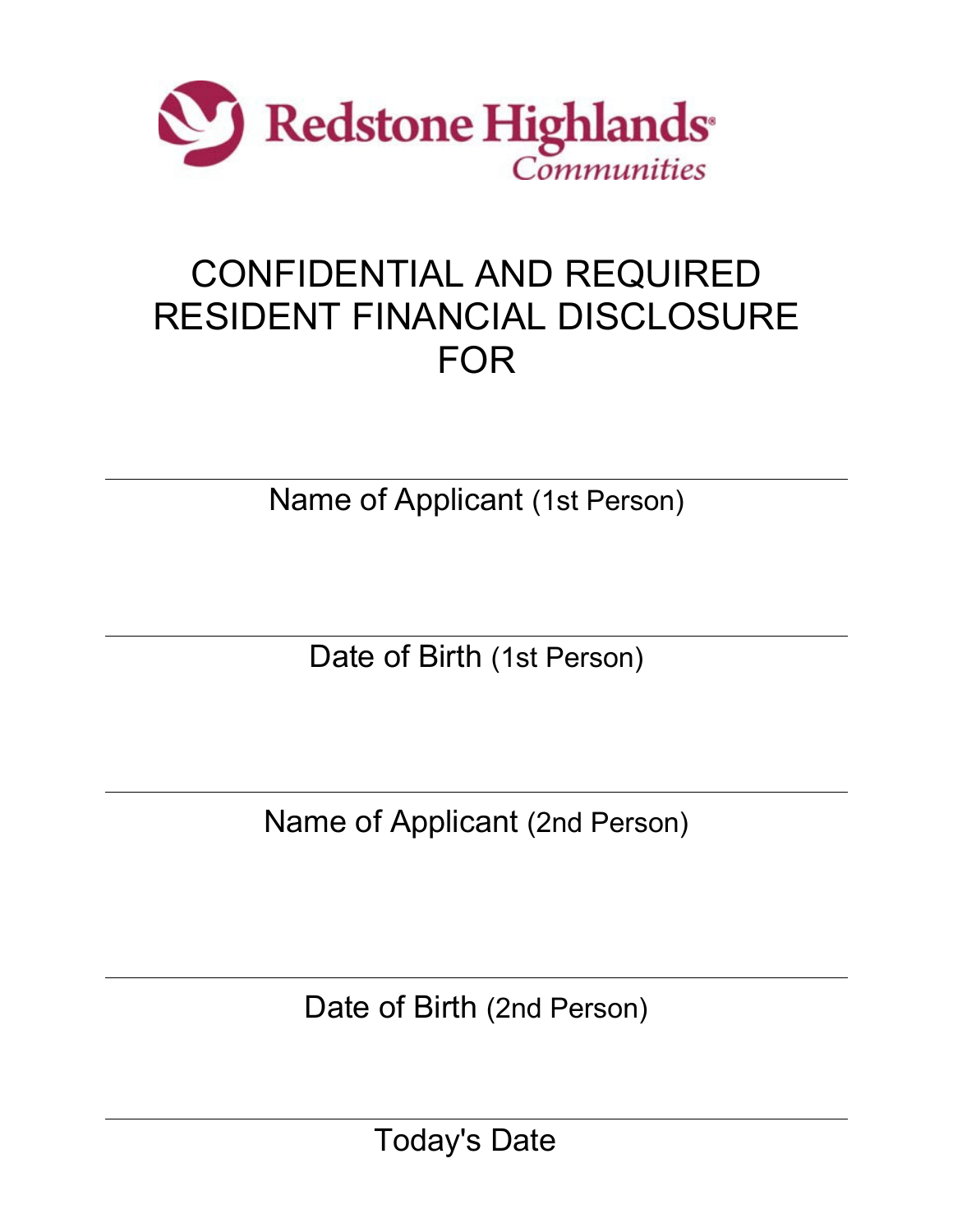**FINANCIAL**

**REPORT Name(s)** 

| <b>ASSETS</b>                               | <b>ADDTL INFO/FINANCIAL INSTITUTION</b> |  | <b>VALUE</b> |
|---------------------------------------------|-----------------------------------------|--|--------------|
|                                             | (Please do not include account numbers) |  |              |
| <b>REAL ESTATE</b>                          | Jointly Owned?                          |  |              |
|                                             | YES/NO                                  |  |              |
| <b>REAL ESTATE</b>                          | Jointly Owned?                          |  |              |
|                                             | YES/NO                                  |  |              |
| <b>CHECKING</b><br>(PRIMARY)                | <b>INSTITUTION</b>                      |  |              |
| <b>CHECKING</b>                             | <b>INSTITUTION</b>                      |  |              |
| (SECONDARY)                                 |                                         |  |              |
| <b>SAVINGS</b><br>(PRIMARY)                 | <b>INSTITUTION</b>                      |  |              |
| <b>SAVINGS</b>                              | <b>INSTITUTION</b>                      |  |              |
| (SECONDARY)                                 |                                         |  |              |
| CD                                          | <b>INSTITUTION</b>                      |  |              |
| CD                                          |                                         |  |              |
|                                             |                                         |  |              |
| <b>STOCKS</b>                               |                                         |  |              |
| <b>BONDS</b>                                |                                         |  |              |
| <b>IRA</b>                                  |                                         |  |              |
| <b>ANNUITY</b>                              |                                         |  |              |
| <b>BROKERAGE</b><br><b>ACCOUNT</b> (include |                                         |  |              |
| cash, stocks, bonds)                        |                                         |  |              |
| <b>OTHER ASSETS</b>                         | <b>DESCRIPTION:</b>                     |  |              |
|                                             |                                         |  |              |
| <b>TOTAL ASSETS</b>                         |                                         |  |              |
|                                             |                                         |  |              |

| <b>INSURANCE</b><br><b>POLICIES</b>       | <b>ADDITIONAL INFORMATION</b><br>(Please do not include account numbers) | <b>VALUE</b> |
|-------------------------------------------|--------------------------------------------------------------------------|--------------|
| <b>LIFE INSURANCE</b>                     | <b>BENEFICIARY</b>                                                       |              |
| <b>LIFE INSURANCE</b>                     | <b>BENEFICIARY</b>                                                       |              |
| <b>LONG TERM CARE</b><br><b>INSURANCE</b> | <b>TOTAL VALUE OF POLICY</b>                                             |              |
| <b>LONG TERM CARE</b><br><b>INSURANCE</b> | <b>TOTAL VALUE OF POLICY</b>                                             |              |